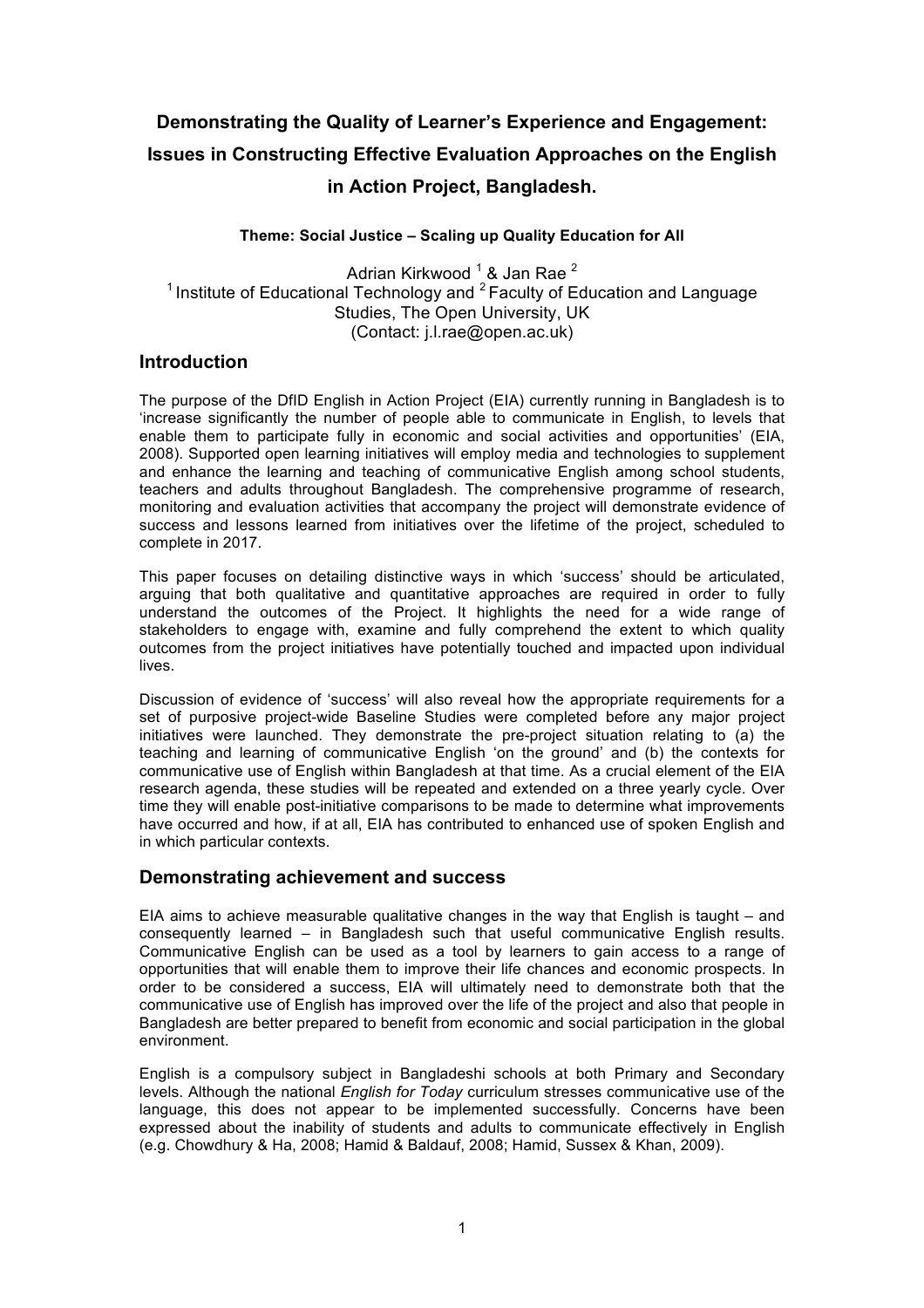While EIA seeks to touch the lives of millions of people, fundamentally the project is not driven by numbers alone. As English is already taught in Bangladeshi schools, the aim of EIA is not to increase the number of people learning English, but to change the nature of the teaching and learning experience such that significant numbers of people are better able to communicate in the language. Since the project's prime concern is the *qualitative* differences that can be brought about in learning to use English for communication, it will need to provide evidence of how the teaching and learning of spoken English for the majority of Bangladeshis has been made more effective. Reliable measures of success will necessarily require the collection of a range of qualitative and quantitative evidence that can serve to demonstrate how the effective teaching of English has been achieved. These measures must evidence what qualitative changes have occurred in classrooms (and beyond) in terms of the distinctively new approaches to using resources and techniques for teaching English that are employed.

# **English in Action: contexts for action and interaction**

EIA will employ a range of technologies as tools during the lifetime of the project: for example, iPod (media player) technology will support the development of teaching strategies and young adults will be able to access English Language learning via television programmes and mobile phones. These and other tools and technologies are important elements that will contribute to the implementation of project interventions. However, in terms of the EIA schoolbased activities, a major contributing factor is that they are underpinned by Supported Open Learning (SOL), a successful and well-established teaching and learning strategy (see, for example, Robinson & Latchem, 2003). SOL is distinctly different from the typical teacher training strategies that have been applied previously in Bangladesh. Unlike intensive residential courses that involve teachers in going away from their school environment to training centres, SOL methods enable teachers to learn about new communicative approaches to teaching English while remaining in their schools where they can immediately apply what they learn to their classroom practices. Participating teachers receive support and guidance at a local level throughout the interventions. SOL will improve the potential for teachers to develop links between new teaching practices, their own subject expertise and the application of the new methods in their own classrooms (Perraton, Creed & Robinson, 2002). The SOL approach is preferable for reasons of scalability, sustainability and cost, which is lower than a traditional face-to-face 'training-centre' approach (Oliveira & Orivel, 2003).

During the pilot phase of the project the Primary intervention will identify the most effective model of SOL for Bangladeshi Primary teachers and determine which types of technology can help in its delivery. This will be achieved through collaboration with teachers and a range of educational and institutional stakeholders working across all six administrative Divisions of Bangladesh. During this same period the Secondary intervention will place the emphasis on a blended approach to teacher education (Power & Shrestha, 2010). Secondary teachers will have contact with other teachers and trainers in workshops and meetings. They will also be able to enhance their learning at any time through the use of communicative language teaching materials and resources, including audio and video, which can be accessed on hand-held media players.

Adult learning will be enabled via interactive and digital media. EIA will produce new television programmes for both a youth magazine and a drama series. These can be viewed on cable and satellite channels and will link to lessons for improving spoken English that will be available via mobile phones and the Internet.

## **Representing success: the role of the baseline studies and sector-based research and evaluation activity**

## **Baseline Research**

Any discussion of how successful EIA has been will require pre- and post-intervention comparisons to be made. Much of the quantitative and qualitative data gathered in relation to project interventions must be compared with relevant features of the situation that existed in Bangladesh at the outset of the project. For that reason a set of pre-intervention Baseline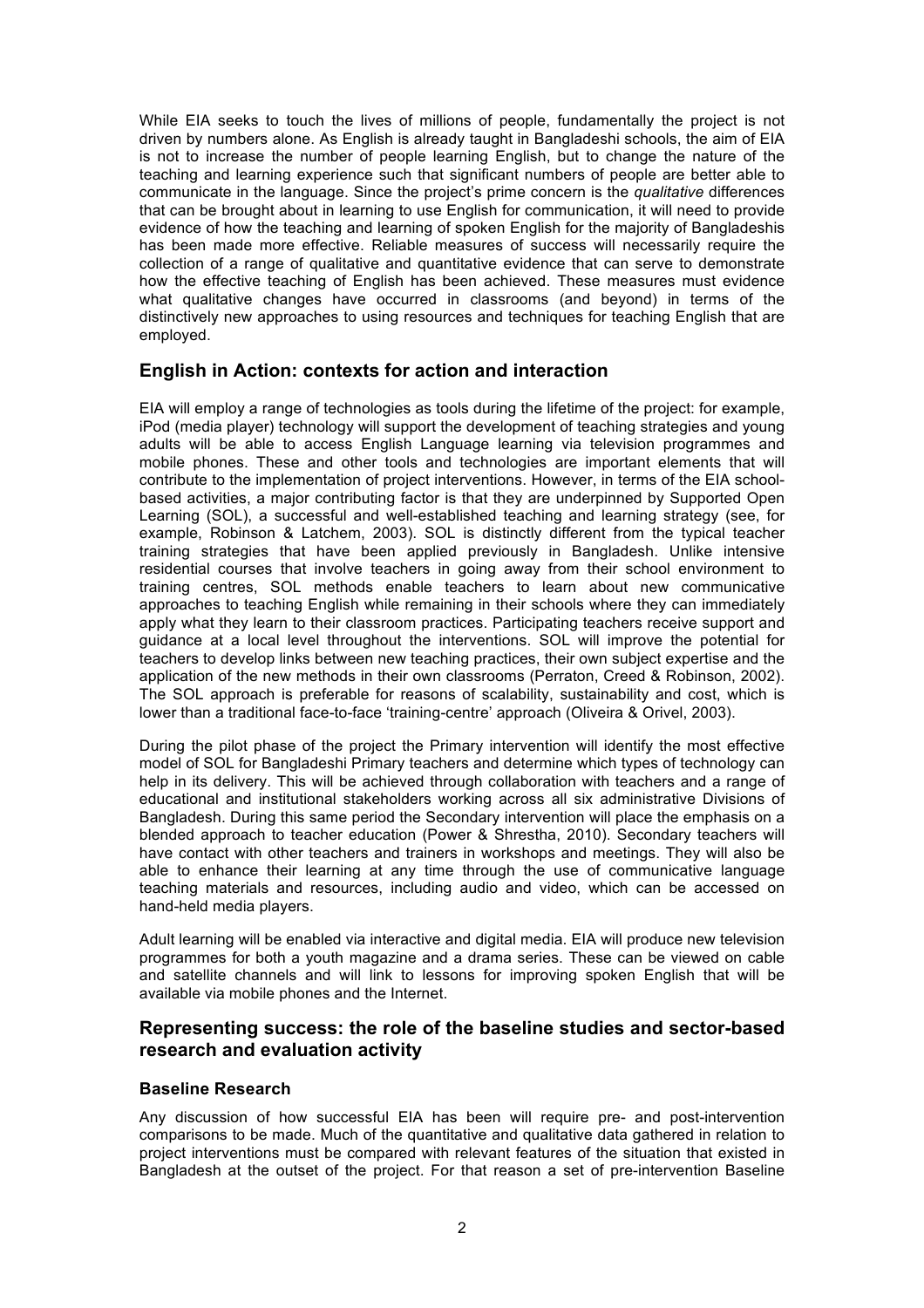Studies was undertaken to articulate key elements of the communicative environment – the complex of often inter-related factors that impact on EIA's purpose to "increase significantly the number of people able to communicate in English".

Collectively, the Baseline Studies are useful both in evidencing key features of the communicative environment in Bangladesh, and in establishing the complexities of the circumstances in which learning to communicate in English and the EIA interventions would co-exist (Rae & Kirkwood, 2009). Findings from the Baseline Studies can also inform intervention strategies, as they offer an evidence-based 'reality check' regarding salient features of the broader project environment.

The Baseline Studies involved a range of data gathering approaches, and information was collected from about 17,000 people. In addition, more than 350 English lessons were observed in primary and secondary schools located in many parts of Bangladesh. The data gathering techniques included detailed interviews, surveys, observations, audits and desk research. The studies involved collecting information and data related to the following key topics:

**English language proficiency** – The level of competence in the use of spoken English in schools (teachers and students) and among adults in the community.

**Socio-linguistic factors** – The motivations for and barriers to learning English and individual experiences of using communicative English. Also, the demand for communicative English in the workplace and in post-school education.

**Teachers' pedagogical practices** – Evidence of the ways in which English is taught in primary and secondary school classes.

**Existing teaching materials & English language training** – Audits of existing materials to support the teaching of English in primary and secondary schools and of arrangements for English language training for teachers and adults.

**The technology environment** – Assessments of the existing technological infrastructure and its impact upon people within Bangladesh, including individual's access, familiarity with and use of a range of technologies.

**Media consumption** – Conducted by the BBC World Service Trust to establish levels of access to English language media outputs and related issues, including the barriers to learning English and connections with the wider Diaspora community.

#### **Sector-based Research & Evaluation**

Throughout the life of the project, a range of studies will provide both formative and summative evaluations of the various interventions. EIA aims to enhance the learning of communicative English in three key sectors, with interventions involving primary schools, secondary schools and informal adult learning opportunities. Interventions in the Primary sector focus largely upon the development of materials and resources (e.g. audio recordings and posters) to support teaching and learning of the communicative aspects of the English syllabus. However, teachers' professional practices will be influenced by those resources and also by the associated programme of support and development activities. Regular meetings take place within the local Upazila context and enable participating teachers to receive guidance and feedback from EIA trainers and to share experiences and good practice with other teachers involved with the project. Secondary sector interventions involve supported teacher training through media-based self-study resources combined with additional enhancement opportunities to stimulate participants' reflective practice and personal development as English teachers. To promote informal adult learning, the EIA interventions involve a range of technologies to inspire and support individual adults as they improve their use of communicative English within authentic contexts. The adult interventions also aim to influence the media sector within Bangladesh, so that over time there will be a range of quality mass media outputs that include spoken English.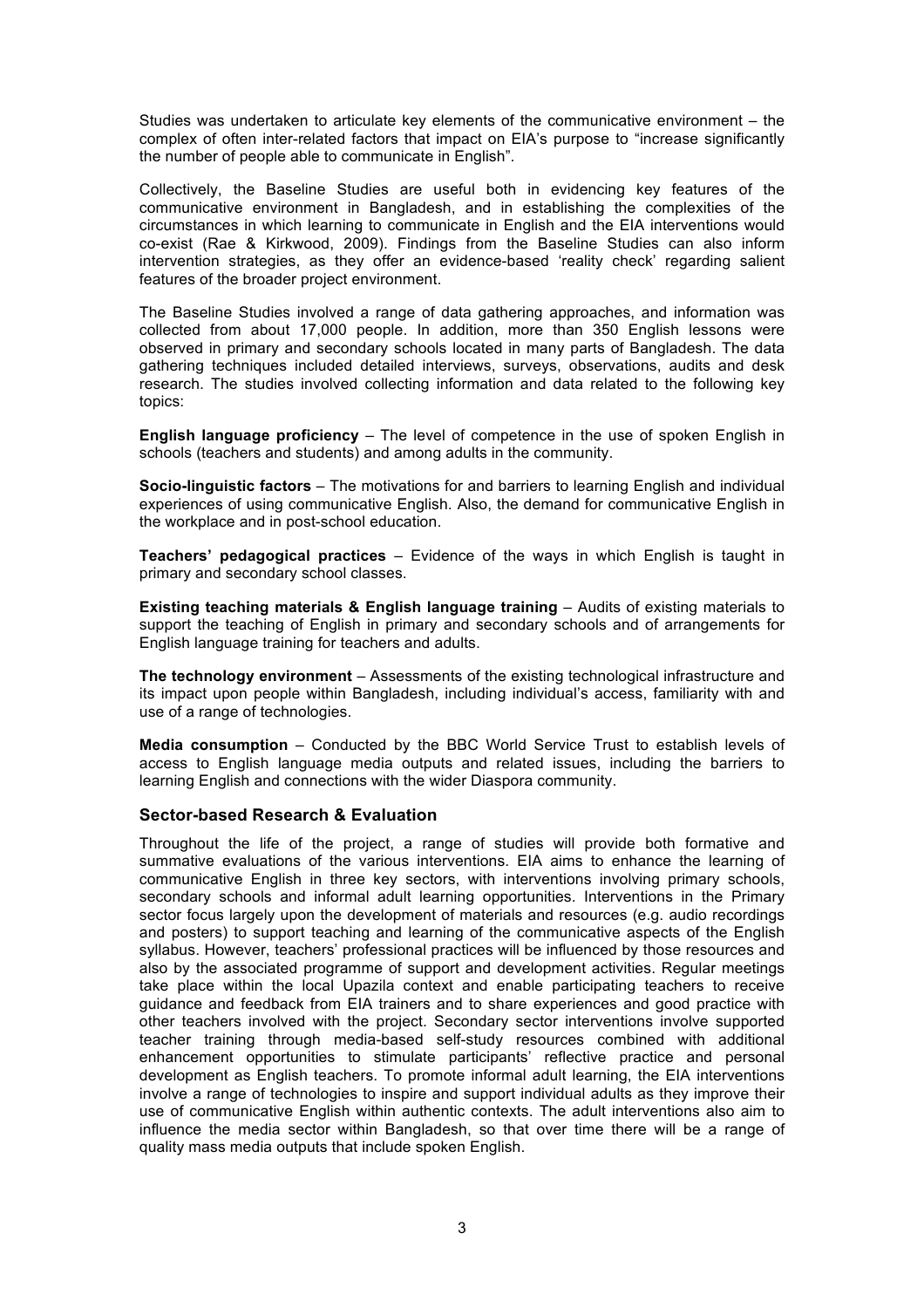At the level of these sector-based interventions a range of qualitative and quantitative data will be gathered in order to generate a rich picture of the effects of the project. These will include, for example, accounts of how teachers have enhanced their pedagogic practices or how students' competence in spoken English has developed. In both the primary and secondary sectors three indicators have been selected to illustrate the changes. These are 'Reach', i.e. the numbers of schools, teachers and pupils participating in the interventions; 'Practice', i.e. how teachers evidence communicative language teaching (CLT) approaches in their classroom practices; and 'English Language competence', i.e. the extent of teachers' and students' demonstrable competence in spoken English. Data on these indicators will be collected through a variety of methods including:

- quantitative analysis of the Project Management Information System to identify the numbers involved
- qualitative evaluation of participation to identify trends in teacher's activities through case studies, etc.
- large-scale surveys based on Observation techniques to examine practices
- in-depth case studies using video and audio recordings
- large-scale sample surveys to measure competence using both qualitative and quantitative methods to analyse results and practice.

At the level of the adult interventions different techniques will be employed. These will include:

- national quantitative audience surveys to measure access, reach and exposure
- longitudinal qualitative tracking surveys to measure audience engagement
- interviews to assess perception changes
- monitoring of English language media output to assess development
- in-depth interviews with the UK-based Bangladeshi Diaspora
- quantitative analysis of project activity monitoring

The information and data gathered through these sector-based studies will be used not only for *summative* purposes – to assess the performance and impact of the EIA interventions, but also to serve a *formative* role – informing the development of materials, resources, infrastructure and support mechanisms (see Scriven, 1967 for more on the differences between formative and summative evaluations).

## **Quality outputs: Framing research, monitoring and evaluation to examine individual experiences**

Specifying an appropriate framework for EIA research, monitoring and evaluation not only involves determining the appropriate scope and scale of activities and determining appropriate methods of data collection and analysis, but also requires a clear articulation of how the proposed studies relate to stages of project as it develops. Figure 1, below, provides a representation of what is required during the lifetime of the project.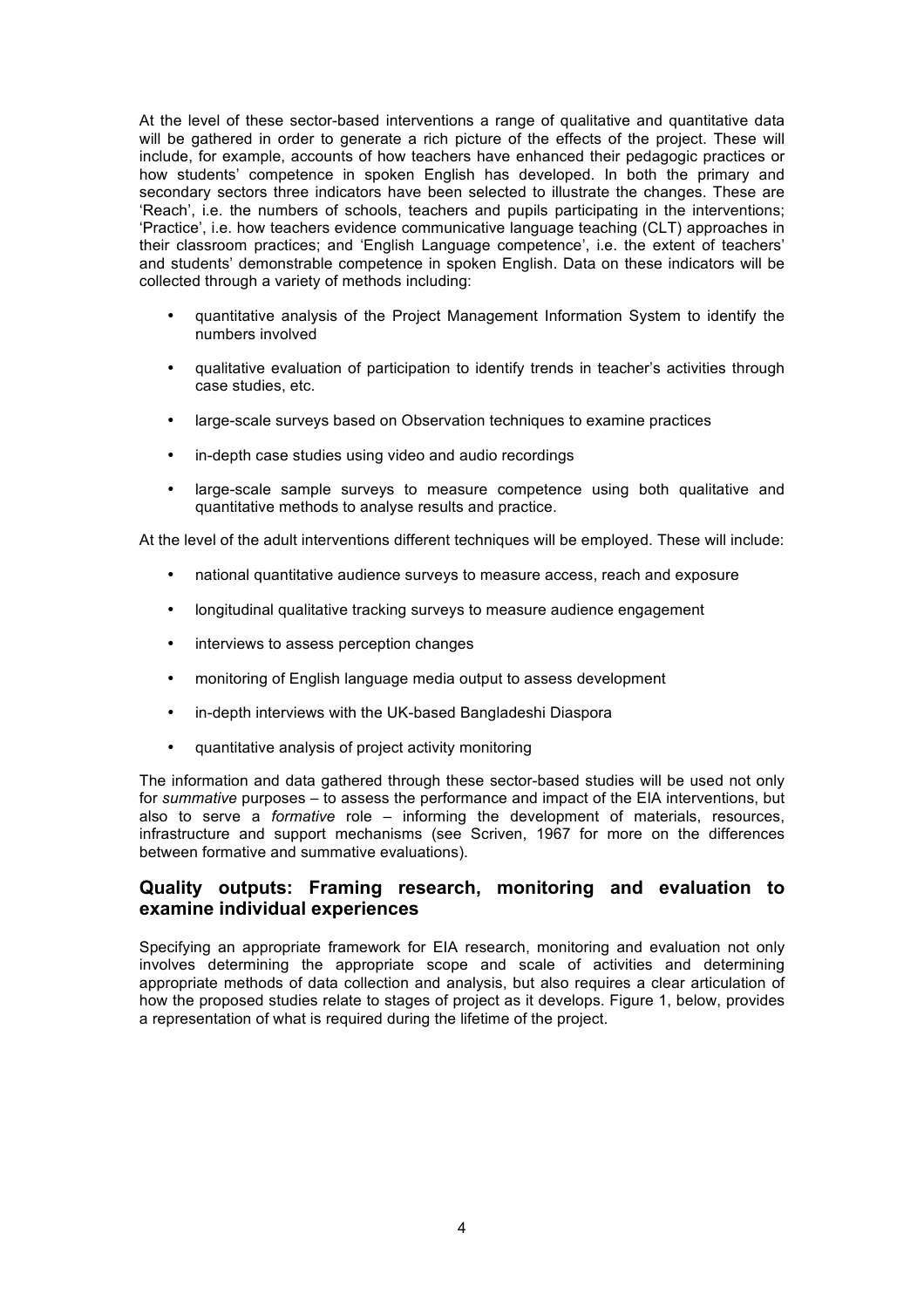# **Figure 1: Project Evolution and Research, Monitoring & Evaluation Activities**

*[Adapted from: US Aid Technical Note No. 10. February 2006]*

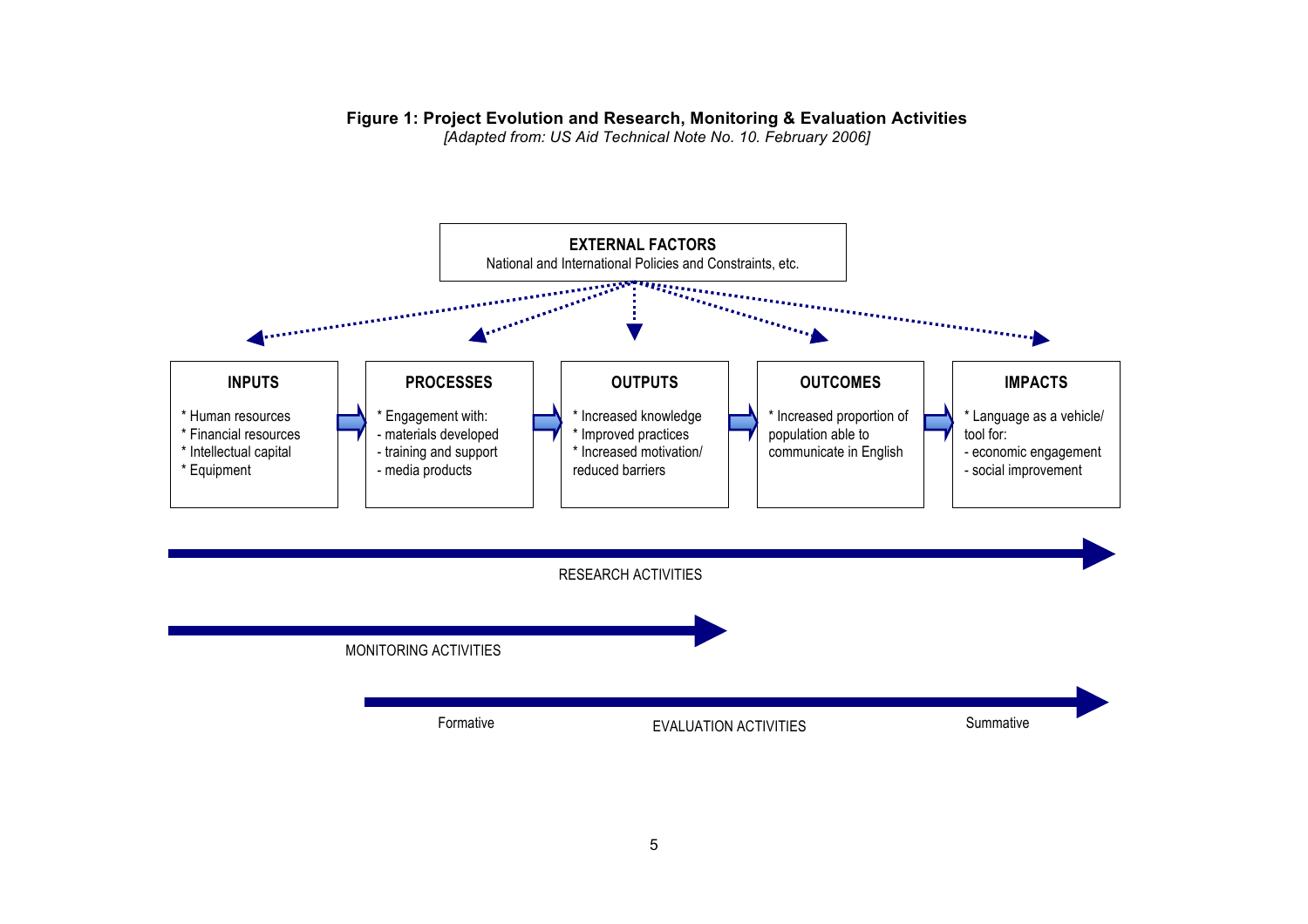In order to demonstrate the quality of learner's experience and engagement with the various EIA interventions it is not sufficient to focus evaluation studies on their experiences of the materials, resources, training and support provided by the project. The 'Outputs' for EIA are not those tangible assets developed for the project; they are *the intended effects that those assets have upon all the individuals involved with the interventions*. The materials, resources and support might be excellent and the numbers of people engaging with them might be extremely high, but nonetheless the project can only be considered to be successful if it manages to achieve impacts such as increased knowledge and communicative skills, improved practices and increased motivation, as shown in the middle box in Figure 1. Consequently, studies must provide evidence of these qualitative changes among participating students, teachers and adults. Without such changes in the ways that people think and act in relation to communicative English (i.e. their attitudes and behaviours), the long-term 'Outcomes' and 'Impacts' of the EIA project cannot be achieved.

The strategy for research, monitoring and evaluation will support efforts to gather appropriate evidence which can demonstrate numerically and through rich narrative descriptions that quality learning achievements are being realised in relation to communicative English. Over time, the strategy will also contribute to an understanding of the extent to which the project's achievements are both scalable and sustainable. All studies throughout the life of the project must be of the highest possible quality to ensure their usefulness for lesson-learning and decision-making. They must also adhere to ethical principles relating the manner in which they are conducted and reported. Details of these considerations have been shared among EIA partners through a Framework document.

## **Feedback mechanisms: lessons learned and shared**

As already mentioned, it is crucial that research, monitoring and evaluation studies undertaken for EIA should perform *formative* as well as *summative* functions. In other words, there needs to be a continuous process of reviewing progress in the light of the project's experiences and the evaluative data collected. Lessons learned from implementing the interventions can be fed forward into subsequent iterations and further developments of the project to maximise the potential for success. EIA was originally planned to progress through 3 distinct phases, but even within each phase there are opportunities for the approach to be reconsidered and amended as appropriate.

EIA has a wide range of stakeholders and potential beneficiaries. These include the UK Department for International Development (as funders of the project), the education Ministries of the Government of Bangladesh, education officials at Divisional and Upazila levels, nongovernmental organisations that provide school education, head teachers, English teachers, students, teacher trainers, parents/guardians, local communities, young adults, employers and media professionals. Each of these parties will have a different view about what constitutes a successful outcome in their own particular context and needs. The various interests of the stakeholders and beneficiaries must be addressed when considering the findings and lessons learned from research and evaluation studies. A series of consultative meetings will ensure that all interested parties have opportunities to articulate their needs and to influence the conduct of studies that aim to demonstrate the impacts of the project.

# **Conclusions**

English in Action aims to achieve measurable qualitative changes in the way that English is taught and learned in Bangladesh such that useful communicative English results. Preintervention Baseline Studies were undertaken to articulate key elements of the communicative environment and to offer an evidence-based 'reality check' regarding salient features of the broader project environment. Sector-based research and evaluation focuses upon primary schools, secondary schools and informal adult learning opportunities. It is essential that a range of qualitative and quantitative data is gathered to generate a rich picture of the effects of the project that can serve both *formative* and *summative* roles. The key project 'outputs' are the effects that EIA resources and support mechanisms are intended to have upon all the individuals involved with the interventions. Of particular significance is the